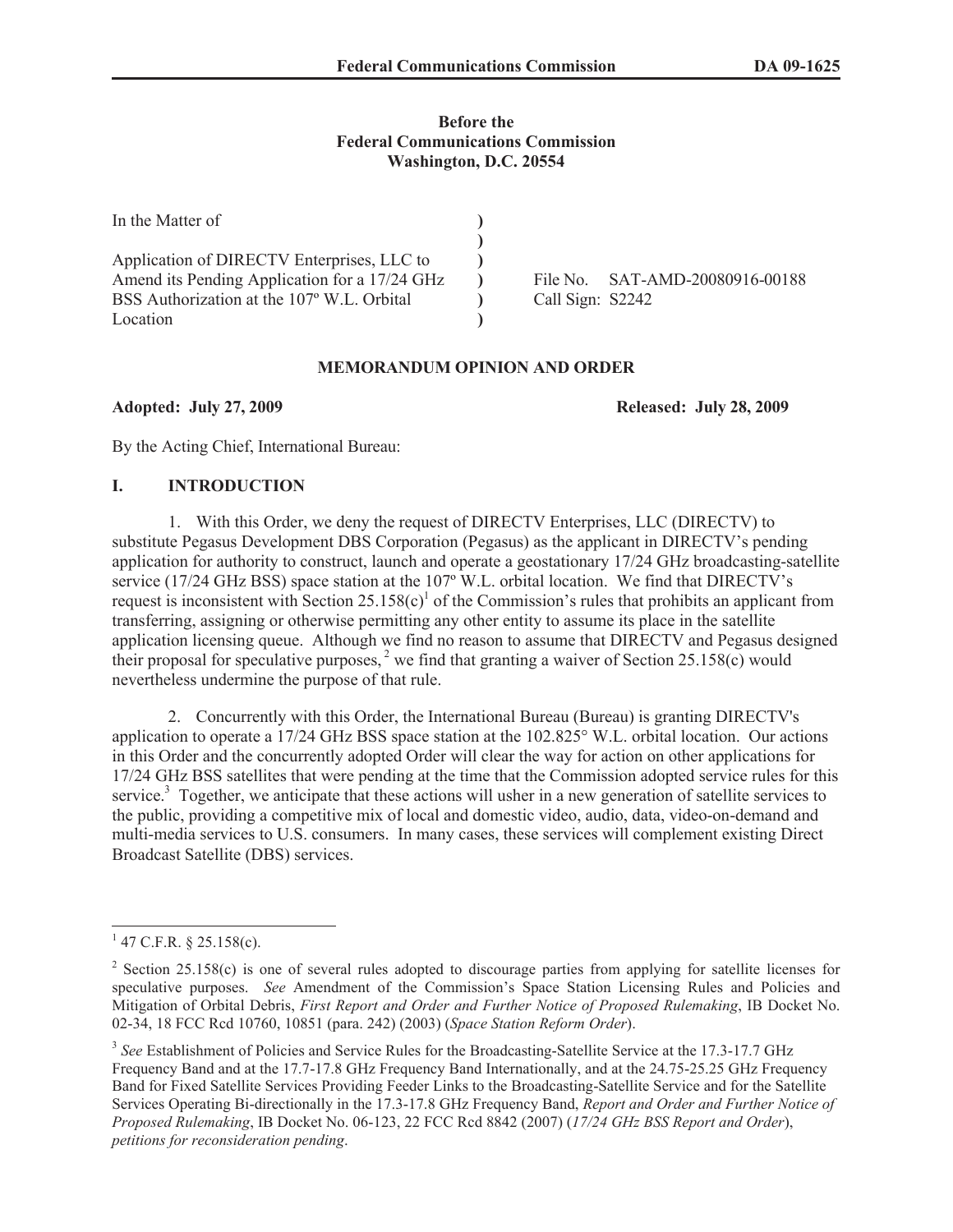# **II. BACKGROUND**

3. The Commission adopted licensing and service rules for the 17/24 GHz broadcastingsatellite service in 2007.<sup>4</sup> At that time, DIRECTV, Pegasus, Intelsat North America (Intelsat) and EchoStar Corporation<sup>5</sup> (EchoStar) each had pending applications for 17/24 GHz BSS space station authorizations.<sup>6</sup> In the *17/24 GHz BSS Report and Order*, the Commission directed the International Bureau to invite the applicants to amend their pending applications to conform to the new service rules.<sup>7</sup> The Commission decided in the *17/24 GHz BSS Report and Order* that such amended applications would be treated as if received at the same time for purposes of the Commission's "first-come, first-served" application licensing queue.<sup>8</sup> As a consequence, where more than one applicant filed for the same orbital location in the conforming amendments (either at an "Appendix F" location or at an offset associated with that location), the available spectrum at the orbital location would be divided equally among the applicants pursuant to Section 25.158(d) of the Commission's rules.<sup>9</sup> In deciding to process the pending applications in this manner, the Commission recognized that, where the spectrum will be divided, the authorizations issued under this procedure might not be exactly what the applicants expected.<sup>10</sup>

4. All four applicants filed conforming amendments that were placed on public notice as accepted for filing. As a result of the amendments, there were multiple applications filed at or offset from four different Appendix F locations.<sup>11</sup> Specifically, Intelsat and Pegasus have pending applications at the nominal 91° W.L. orbital location;<sup>12</sup> Intelsat and DIRECTV have pending applications at the nominal 99°

<sup>5</sup> EchoStar's applications were originally filed by EchoStar Satellite Operating Corporation, but as a result of a pro forma transfer, EchoStar Corporation is now the applicant.

6 *17/24 GHz BSS Report and Order* at Appendix E – List of Pending Applications.

7 *17/24 GHz BSS Report and Order*, 22 FCC Rcd at 8901 (para. 145).

8 *17/24 GHz BSS Report and Order*, 22 FCC Rcd at 8900 (para. 143). The opportunity to make such major amendments to conform a pending application with no effect on the status in the licensing queue is limited to applications pending at the time the *17/24 GHz BSS Report and Order* was issued. New applications in the service are subject to all the "first-come, first-served licensing" procedures for GSO-like space station applications.

9 *17/24 GHz BSS Report and Order*, 22 FCC Rcd at 8900 (para. 143), and at Appendix F. The *17/24 GHz BSS Report and Order* included a framework in which 17/24 GHz BSS space stations would operate at orbital locations spaced at four degree intervals, as set forth in Appendix F (known as Appendix F locations). Section 25.158(d) provides, in pertinent part, that in the event that two or more applications are granted at a particular orbital location "the available bandwidth at the orbital location or locations in question will be divided equally among those licensees." 47 C.F.R. § 25.158(d)(4).

<sup>10</sup> *17/24 GHz BSS Report and Order*, 22 FCC Rcd at 8900 (para. 144).

<sup>11</sup> See Policy Branch Information, Satellite Space Applications Accepted for Filing, *Public Notice*, Report No. SAT-00535 (rel. July 2, 2008); Policy Branch Information, Satellite Space Applications Accepted for Filing, *Public Notice,* Report No. SAT-00537 (rel. July 11, 2008) (corrections). Not all conformed applications resulted in situations requiring spectrum to be divided among applicants. The Commission has granted some of these less complex applications, *e.g*., the Pegasus application at the 115° W.L. orbital location granted on Dec. 15, 2008, the EchoStar application at the 62.15° WL orbital location granted on March 13, 2009, the EchoStar application at the 75° WL orbital location granted on March 18, 2009, the Intelsat application at the 95.15° W.L. orbital location on May 26, 2009, and the Intelsat application at the 122.9° W.L. orbital location on June 15, 2009. On June 24, 2009, Intelsat surrendered its authorization for the 95.15° W.L. orbital location and on July 14, 2009, Intelsat surrendered its authorization for the 122.9° W.L. orbital location.

<sup>12</sup> Intelsat North America LLC Application for 17/24 GHz BSS Space Station at the 90.9° W.L. Orbital Location (Call Sign S2662), IBFS File Nos. SAT-LOA-20050210-00031, SAT-AMD-20051118-00238, SAT-AMD-20080114-00008, SAT-AMD-20080617-00123, SAT-AMD-20080701-00138; Pegasus Development DBS

(continued....)

<sup>4</sup> 17/24 GHz BSS Report and Order, 22 FCC Rcd 8842; Order on Reconsideration, 22 FCC Rcd 17951 (2007) (Order on Reconsideration), petitions for reconsideration pending.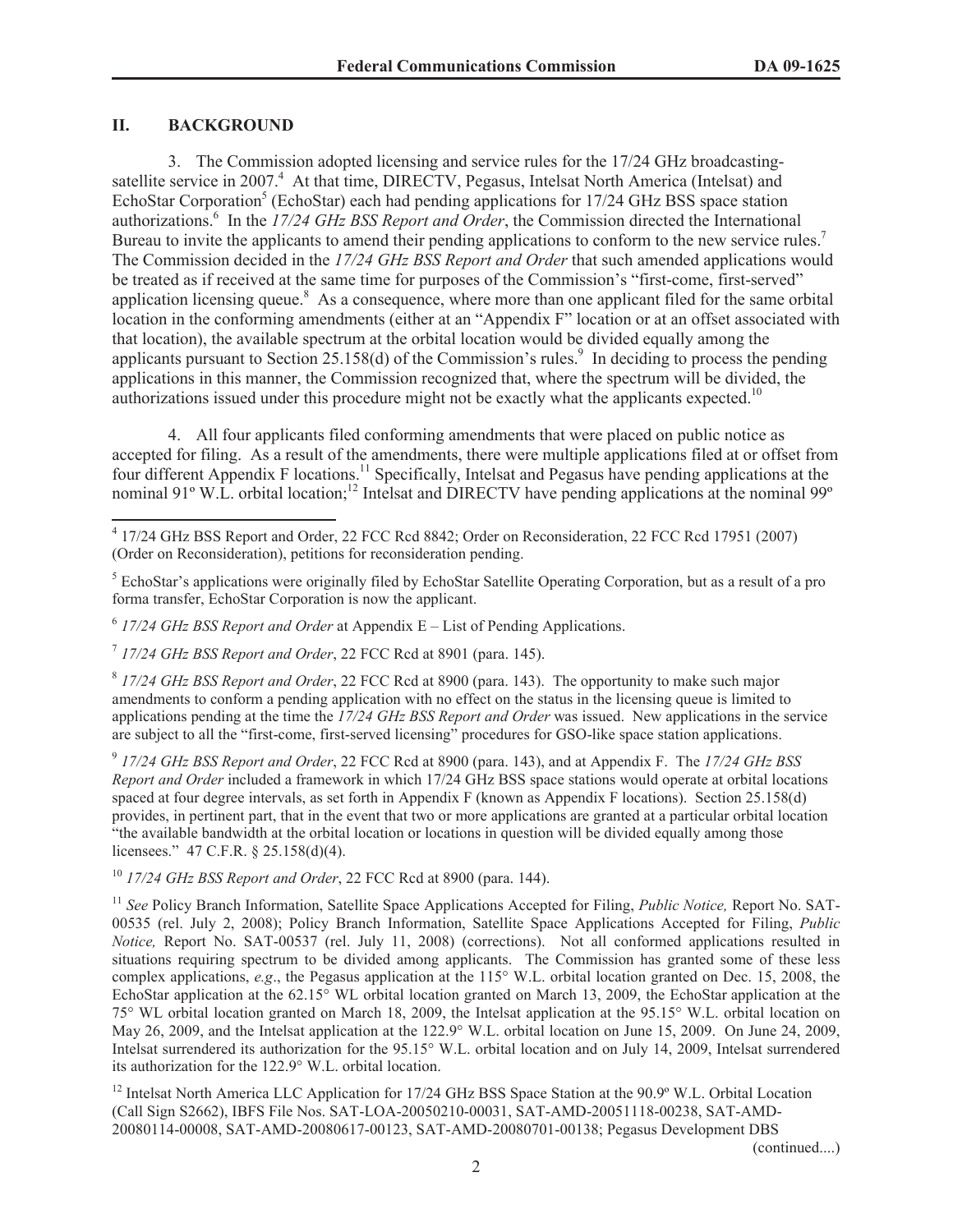W.L. orbital location;<sup>13</sup> DIRECTV, EchoStar and Pegasus have applications pending at the 107<sup>°</sup> W.L. orbital location;<sup>14</sup> and EchoStar and DIRECTV have pending applications at the nominal 111° W.L. location. No petitions to deny were filed against these applications, but in a comment filed on all pending 17/24 GHz BSS applications, Pegasus sought clarification that "pre-licensing exchanges of application spectrum interests among or between current 17/24 GHz applicants are permissible under the FCC's rules."<sup>15</sup> Pegasus also sought clarification that, as a result of any such exchanges, the Commission would not impose more than a single \$3 million dollar bond requirement for a satellite system at a single orbital location.<sup>16</sup>

5. Subsequently, in September 2008, DIRECTV requested authority to further amend its pending application at the 107º W.L. orbital location to substitute Pegasus as the applicant and to conform the application to the technical parameters submitted by Pegasus for its proposed space station (Call Sign S2699) at the same orbital location. If granted, Pegasus would be the applicant in two of the three pending applications at the 107º W.L. orbital location. DIRECTV stated that its proposed amendment was necessary to effectuate an agreement (the Three-Party Agreement) between and among DIRECTV, Pegasus and Intelsat regarding their applications at the 91º W.L., 99º W.L. and 107º W.L. orbital locations. The Three-Party Agreement was not provided to the Commission. As described by DIRECTV, the Three-Party Agreement provides that each of the three parties will forgo one orbital location in exchange for obtaining more spectrum at another orbital location.<sup>17</sup> DIRECTV describes its amendment as the first step in the process. If the amendment were granted, Pegasus would then withdraw its application at the 91º W.L. orbital location, leaving Intelsat as the sole applicant at that location. At the same time, Intelsat would withdraw its application at the 99º W.L. orbital location, leaving DIRECTV as the sole applicant at that location.

6. As part of its amendment, DIRECTV requests that the Commission treat Pegasus as if it had filed two of the three pending applications for 17/24 GHz BSS band frequencies at the 107º W.L. orbital location for purposes of dividing the available bandwidth at that location.<sup>18</sup> Consequently, DIRECTV asserts that Pegasus would be granted two-thirds of the spectrum at the 107º W.L. orbital location and

<sup>14</sup> DIRECTV Enterprises, LLC Application for 17/24 GHz BSS Space Station at the 107° W.L. Orbital Location (Call Sign S2242), IBFS File Nos. SAT-LOA-19970605-00049, SAT-AMD-20051118-00226, SAT-AMD-20080114-00015, SAT-AMD-20080321-00078; EchoStar Satellite Operating L.L.C. Application for 17/24 GHz BSS Space Station at the 107º W.L. Orbital Location (Call Sign S2442), IBFS File Nos. SAT-LOA-2002-328- 00052, SAT-AMD-20051118-00245, SAT-AMD-20080114-00020, SAT-AMD-20080213-00043; Pegasus Development DBS Corporation Application for 17/24 GHz BSS Space Station at the 107º W.L. Orbital Location (Call Sign S2699), IBFS File Nos. SAT-LOA-20060412-00043, SAT-AMD-20080114-00024.

<sup>15</sup> Pegasus Development DBS Corporation Comments (on all pending 17/24 GHz BSS applications), filed August 1, 2008 (Pegasus Comments) at 2.

<sup>16</sup> Pegasus Comments at 3.

<sup>18</sup> DIRECTV Amendment at 4.

<sup>(...</sup>continued from previous page)

Corporation Application for 17/24 GHz BSS Space Station at the 91º W.L. Orbital Location (Call Sign S2698), IBFS File Nos. SAT-LOA-20060412-00042, SAT-AMD-20080114-00025, SAT-AMD-20080118-00029.

<sup>&</sup>lt;sup>13</sup> Intelsat North America LLC Application for 17/24 GHz BSS Space Station at the 99.1° W.L. Orbital Location (Call Sign S2660), IBFS File Nos. SAT-LOA-20050210-00029, SAT-AMD-20051118-00240, SAT-AMD-20080114-00012, SAT-AMD-20080617-00125, SAT-AMD-20080701-00135; DIRECTV Enterprises, LLC Application for 17/24 GHz BSS Space Station at the 99.175º W.L. Orbital Location (Call Sign S2711), IBFS File Nos. SAT-LOA-20060908-00099, SAT-AMD-20080114-00013, SAT-AMD-20080321-00076.

<sup>&</sup>lt;sup>17</sup> DIRECTV Enterprises, LLC Application for Amendment, IBFS File No. SAT-AMD-20080916-00188 (DIRECTV Amendment) at 2. The Three-Party Agreement is not included as part of the amendment but merely explained by DIRECTV in its narrative.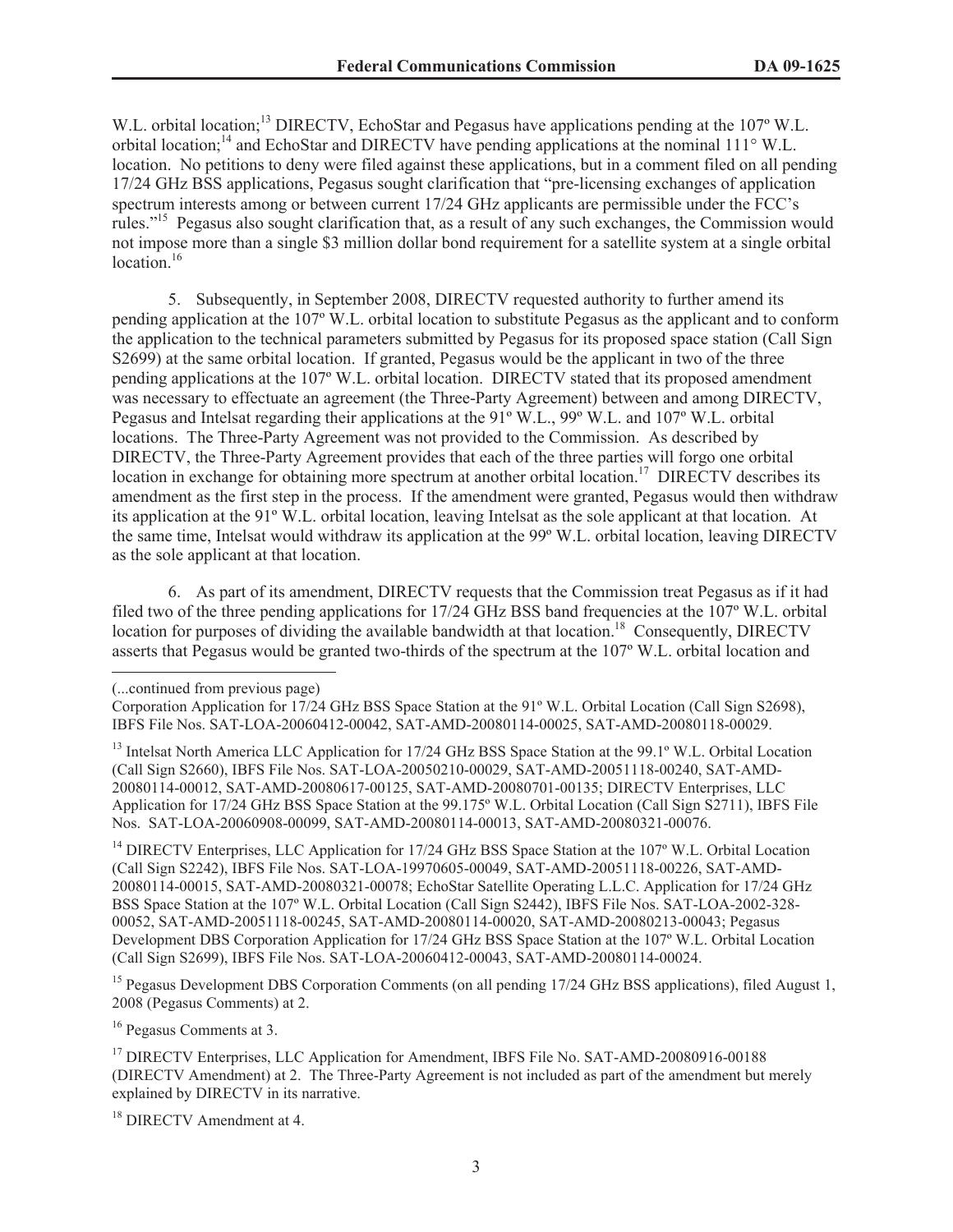EchoStar would be granted one-third. Pegasus, however, does not propose to operate two space stations at this orbital location. Rather, Pegasus would operate a single space station at the 107º W.L. orbital location, using two-thirds of the available spectrum at that location. For purposes of determining the number of bonds required, however, DIRECTV requests that the Commission treat Pegasus as only filing one application at the 107º W.L. orbital location and thus only requiring one \$3 million dollar bond. To implement its amendment, DIRECTV also seeks "contingent partial waiver requests" of Commission rules prohibiting transfer of a place in the satellite application licensing queue,<sup>19</sup> requiring the posting of a bond<sup>20</sup> and designating the application a "major" amendment, if it is determined by the Commission to be substantial pursuant to Section 309 of the Communications Act.<sup>21</sup> Pegasus and Intelsat submitted letters in support of the amendment immediately after it was filed.<sup>22</sup> The amendment was placed on public notice on September 26, 2008.<sup>23</sup>

7. EchoStar objects to DIRECTV's amendment, asserting that the proposed assignment raises legal and policy problems and requires rule waivers without support.<sup>24</sup> EchoStar argues that the assignment of a place in a satellite application queue is prohibited by Section 25.158(c) of the Commission's rules. EchoStar further notes that the Three-Party Agreement is not comprehensive, because it excludes EchoStar, one of the applicants at an orbital location covered by the Three-Party Agreement.<sup>25</sup> EchoStar asserts that the failure to attempt to negotiate a global solution among all four original applicants undercuts DIRECTV's position that waiver is in the public interest. In the event the Commission grants DIRECTV's amendment, EchoStar argues that the spectrum at the 107º W.L. orbital location should be divided equally among applicants at the time of grant (*i.e*., one-half to EchoStar and one-half to Pegasus), instead of by the number of applications originally filed, as proposed by DIRECTV (*i.e.*, one-third to EchoStar and two-thirds to Pegasus).<sup>26</sup>

8. In response to EchoStar's comments, DIRECTV notes that the Commission has urged applicants to resolve mutual exclusivity in whole or in part.<sup>27</sup> DIRECTV argues that EchoStar concedes that consolidating 17/24 GHz BSS applications could serve the public interest, but faults the Three-Party Agreement for not including all parties. DIRECTV asserts that the Three-Party Agreement minimizes mutual exclusivity, even if it does not avoid it entirely. DIRECTV further argues that EchoStar remains in line to get exactly the same authorization it would be eligible to receive in the absence of the Three-Party Agreement.

<sup>&</sup>lt;sup>19</sup> DIRECTV Amendment at Waiver Requests at 1 (requesting partial waiver of 47 C.F.R. § 25.158(c)).

<sup>&</sup>lt;sup>20</sup> DIRECTV Amendment at Waiver Requests at 2 (requesting partial waiver of 47 C.F.R. § 25.165).

<sup>&</sup>lt;sup>21</sup> DIRECTV Amendment at Waiver Requests at 3 (requesting partial waiver of 47 C.F.R. § 25.116).

<sup>&</sup>lt;sup>22</sup> Sept. 17, 2008 letter from Marshall W. Pagon, President and Chief Executive Officer of Pegasus Development DBS Corporation, to Marlene H. Dortch, Secretary, Federal Communications Commission; Sept. 23, 2008 letter from Philip Spector, Secretary, Intelsat North America LLC, to Marlene H. Dortch, Secretary, Federal Communications Commission.

<sup>23</sup> Policy Branch Information, Satellite Space Applications Accepted for Filing, *Public Notice*, Report No. SAT-556 (rel. Sept. 26, 2008).

<sup>&</sup>lt;sup>24</sup> EchoStar Reply Comments (filed Nov. 24, 2008).

 $25$  EchoStar Comments (filed Oct. 27, 2008).

<sup>26</sup> EchoStar Reply Comments at 3.

<sup>27</sup> Response of DIRECTV Enterprises, LLC (filed Nov. 10, 2008)(citing *17/24 GHz BSS Report and Order*, 22 FCC Rcd at 8901 (para. 145)). Pegasus (Nov. 10, 2008) and Intelsat (Nov. 12, 2008) filed letters in support of DIRECTV's Response.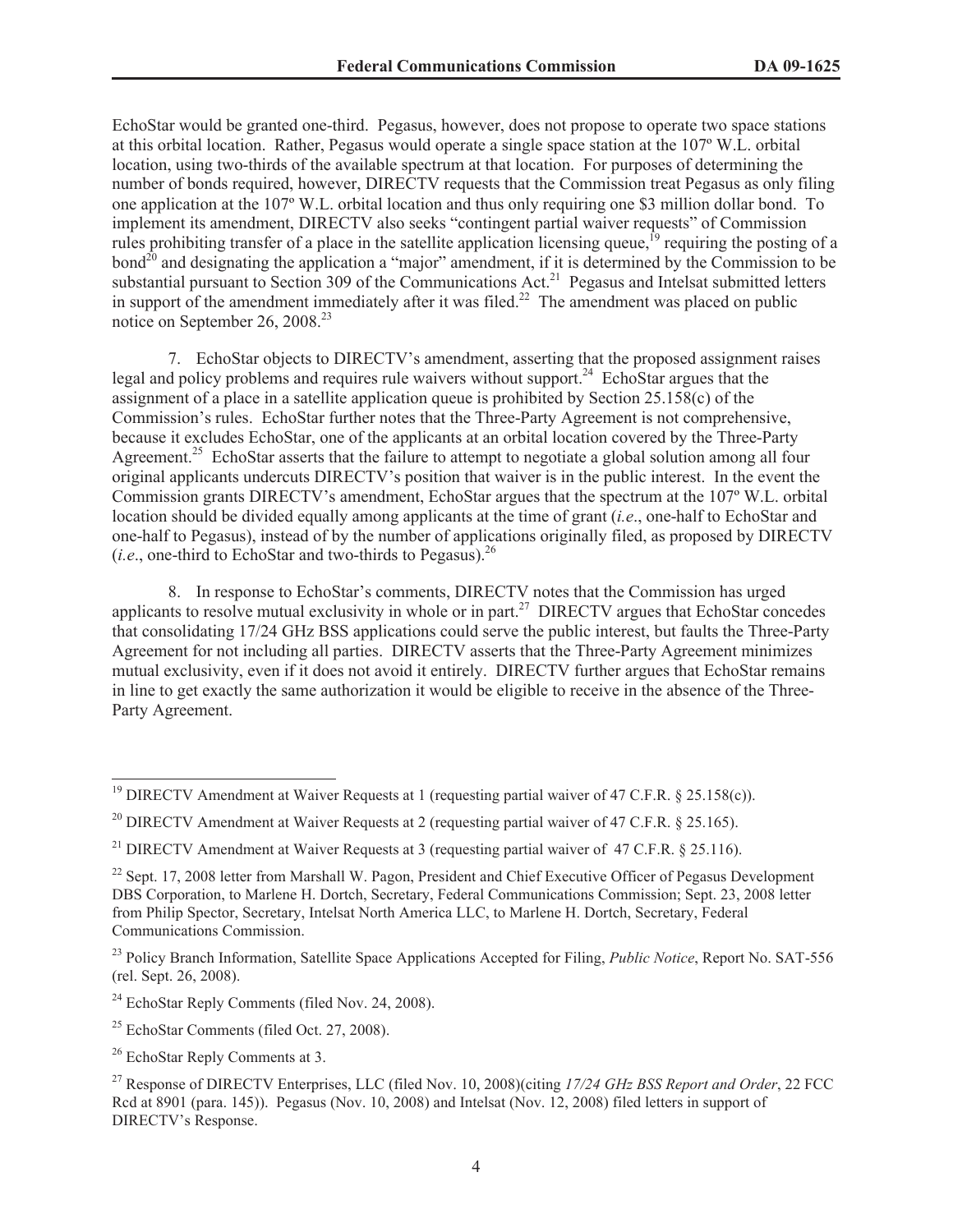#### **III. DISCUSSION**

# **A. Applicability of Section 25.158(c)**

9. In the *Space Station Reform Order*, the Commission adopted a first-come, first-served licensing queue for applications for geostationary-satellite orbit (GSO) space stations. Under that process, the Commission considers applications in the order they are filed, and grants each application if the applicant is qualified, and the application does not conflict with any previously-licensed space station or previously-filed application.<sup>28</sup> As part of this licensing process, the Commission also adopted a package of safeguards designed to discourage speculative applications and to ensure that licensees remain committed and able to proceed with system implementation in a timely manner.<sup>29</sup> As one of the safeguards adopted, the Commission prohibited applicants from assigning their place in the queue to other entities. In adopting this measure in Section 25.158(c) of the rules, the Commission balanced the public interest against speculation with a need to allow licenses to be transferred to the party who would put it to the highest valued use. The Commission explained that without the prohibition against sale of a place in the space station applications queue, it is possible that some parties would file satellite applications simply to obtain a place in a queue that they could attempt to sell to another party more willing or able to implement the proposed satellite system.<sup>30</sup> The Commission concluded that the public interest would be best served by requiring parties to demonstrate their qualifications and obtain licenses prior to offering any spectrum rights for sale.<sup>31</sup> The Commission found that this requirement increases the likelihood that the applicant actually intends to construct, launch and operate the satellite system for which it has applied.

10. The transfer proposed by DIRECTV in this amendment is prohibited by Section 25.158(c) of our rules. This section provides that "[a]n applicant for a GSO-like satellite system license is not allowed to transfer, assign, or otherwise permit any other entity to assume its place in any queue."<sup>32</sup> DIRECTV is proposing to substitute Pegasus in DIRECTV's place in the licensing queue, which is precluded by this rule. DIRECTV does not argue that the rule can be read in any other manner. Instead, DIRECTV argues that the Commission's discussion of another policy in another section of the *Space Station Reform Order* provides an exception to the prohibition.<sup>33</sup> Specifically, DIRECTV observes that in the *Space Station Reform Order*, the Commission eliminated the rule that classified transfer of control applications as "major amendments" that would drop the application to the bottom of the processing queue. DIRECTV notes that, in eliminating this rule, the Commission stated that it did not intend the first-come, first-served processing procedure to deter "legitimate business transactions."<sup>34</sup> From that statement, DIRECTV

<sup>33</sup> 47 C.F.R. § 25.116(b)(3).

<sup>28</sup> *Space Station Reform Order*, 18 FCC Rcd 10805 (paras. 108-10).

<sup>29</sup> *Space Station Reform Order*, 18 FCC Rcd at 10846-52 (paras. 226-44).

<sup>30</sup> *Space Station Reform Order*, 18 FCC Rcd at 10851 (paras. 240-43).

<sup>&</sup>lt;sup>31</sup> While the Commission prohibited the sale of an individual license application, in the same order the Commission decided to remove the restriction on the sale of individual satellite licenses. The prohibition on the sale of "bare" satellite licenses for profit was known as the anti-trafficking policy. *See Space Station Reform Order*, 18 FCC Rcd at 10839-46 (paras. 209-25).

<sup>32</sup> 47 C.F.R. § 25.158(c). *See Space Station Reform Order*, 18 FCC Rcd at 10851-52 (paras. 240-43) (the section of the *Space Station Reform Order* relating to Section 25.158(c) is contained in a section entitled "Safeguards against Frivolous or Speculative Applications," Subsection 5, "Selling Place in Queue").

<sup>34</sup> DIRECTV Amendment at Waiver Requests at 1 (citing *Space Station Reform Order*, 18 FCC Rcd at 10814 (para 140)).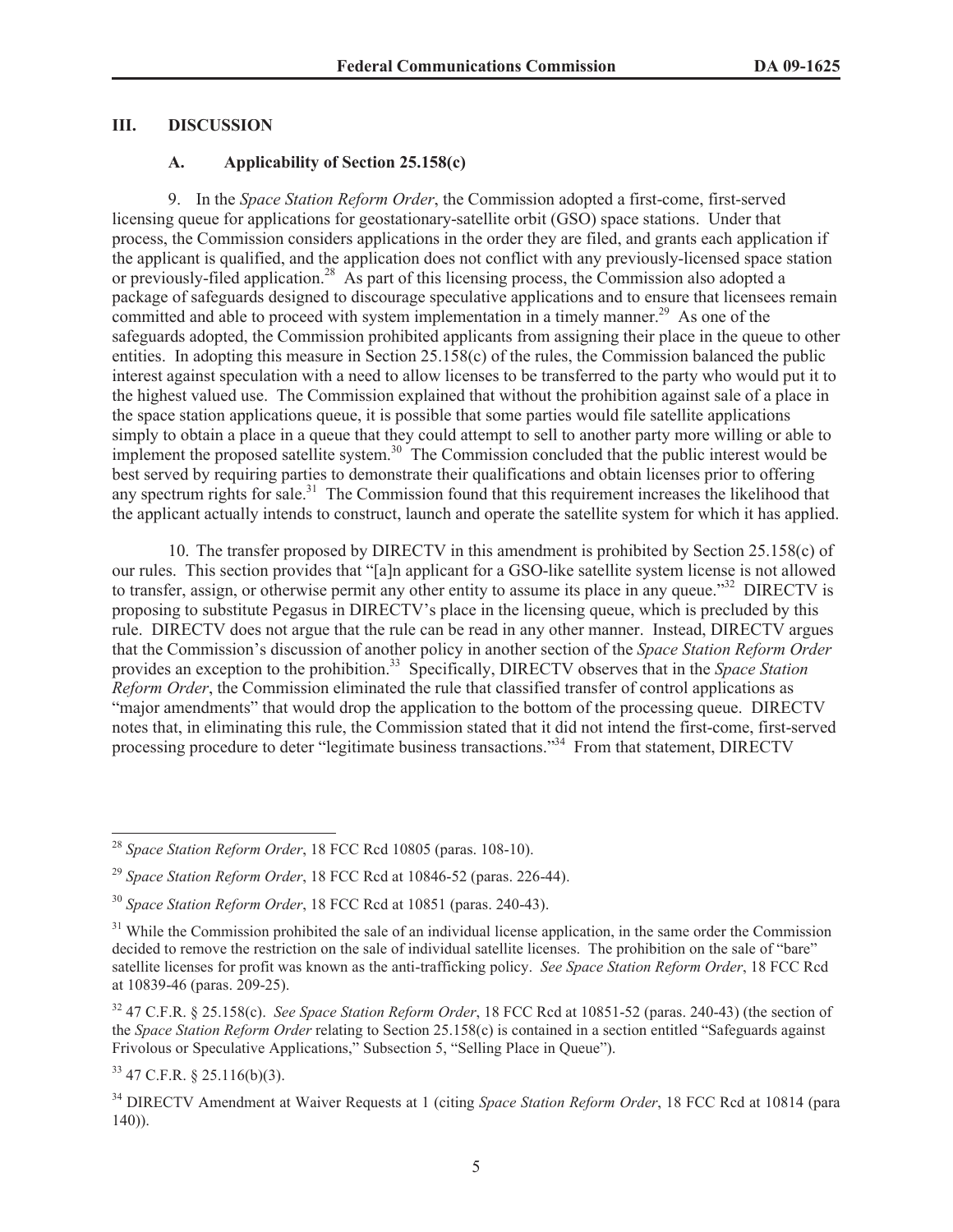asserts that because its proposed amendment is part of a "legitimate business transaction," the prohibition in Section 25.158(c) should not apply in this instance.<sup>35</sup>

11. The Commission eliminated the rule classifying transfer of control applications as "major amendments" because it did not want to discourage certain larger transactions, such as the acquisition of one entity by another entity, by requiring an application involved in the transaction to be moved to the end of the first-come, first-served licensing queue.<sup>36</sup> Being at the end of the licensing queue may mean denial of an application if an application at the front of the queue seeks the same frequency bands and orbital location. Thus, the Commission eliminated the classification of certain amendments as major amendments (which would force them to the bottom of the licensing queue) because such a classification might deter these larger transactions.

12. The substitution of Pegasus for DIRECTV is not part of a larger transaction envisioned by the Commission when it eliminated the rule classifying transfer of control applications as "major amendments." Rather, DIRECTV's substitution request is driven by an interest in preserving status in the first-come, first-served licensing processing queue. Without retaining this status, DIRECTV cannot claim one-third of the spectrum at the 107º W.L. orbital location for the benefit of Pegasus. In other words, the request to substitute Pegasus for DIRECTV as the applicant is an arrangement that would not have occurred but for the first-come, first-served licensing process. This is not the type of transaction the Commission contemplated in eliminating the major amendment rule for transfer of control applications. If the Commission had intended to facilitate substitution of applications as contemplated by DIRECTV it would not have adopted, in the same order, the Section  $25.158(c)$  prohibition against applicants transferring their places in the queue. $37$ 

13. The Three-Party Agreement was negotiated and designed to preserve and trade in each party's status in the first-come, first-served licensing queue. Therefore, the request to substitute Pegasus for DIRECTV is the type of agreement that Section 25.158(c) was designed to prohibit. Thus, we find that an exception here would swallow the rule.

#### **B. Waiver of the Rule**

14. In light of our determination that the rule prohibits the substitution of DIRECTV for Pegasus, we review whether DIRECTV has demonstrated an adequate basis for waiver of Section 25.158(c). Section 1.3 of the Commission's rules authorizes the Commission to waive its rules for "good cause shown."<sup>38</sup> Waiver is appropriate only if special circumstances warrant a deviation from the general rule and if such deviation would better serve the public interest than would strict adherence to the general rule.<sup>39</sup> Generally, the Commission may grant a waiver of its rules in a particular case only if the relief

<sup>&</sup>lt;sup>35</sup> DIRECTV Amendment at Waiver Requests at 1.

<sup>&</sup>lt;sup>36</sup> The rule eliminated by the Commission read: "(3) If the amendment specifies a substantial change in beneficial ownership or control (de jure or de facto) of an applicant such that the change would require, in the case of an authorized station, the filing of a prior assignment or transfer of control application under section 310(d) of the Communications Act, provided however, that the change would not be considered major where it merely amends an application to reflect a change in ownership or control of the station that had been previously approved by the Commission." 47 C.F.R. § 25.116(b)(3) (2002 edition).

<sup>37</sup> *Space Station Reform Order*, 18 FCC Rcd at 10814 (paras. 139-40).

<sup>38</sup> *See* Section 1.3 of the Commission's rules, 47 C.F.R § 1.3. *See also* WAIT Radio v. FCC, 418 F.2d 1153 (D.C. Cir. 1969) (*WAIT Radio*); Northeast Cellular Telephone Co., 897 F.2d 1164 (D.C. Cir. 1990) (*Northeast Cellular*).

<sup>39</sup> *Northeast Cellular*, 897 F.2d at 1166.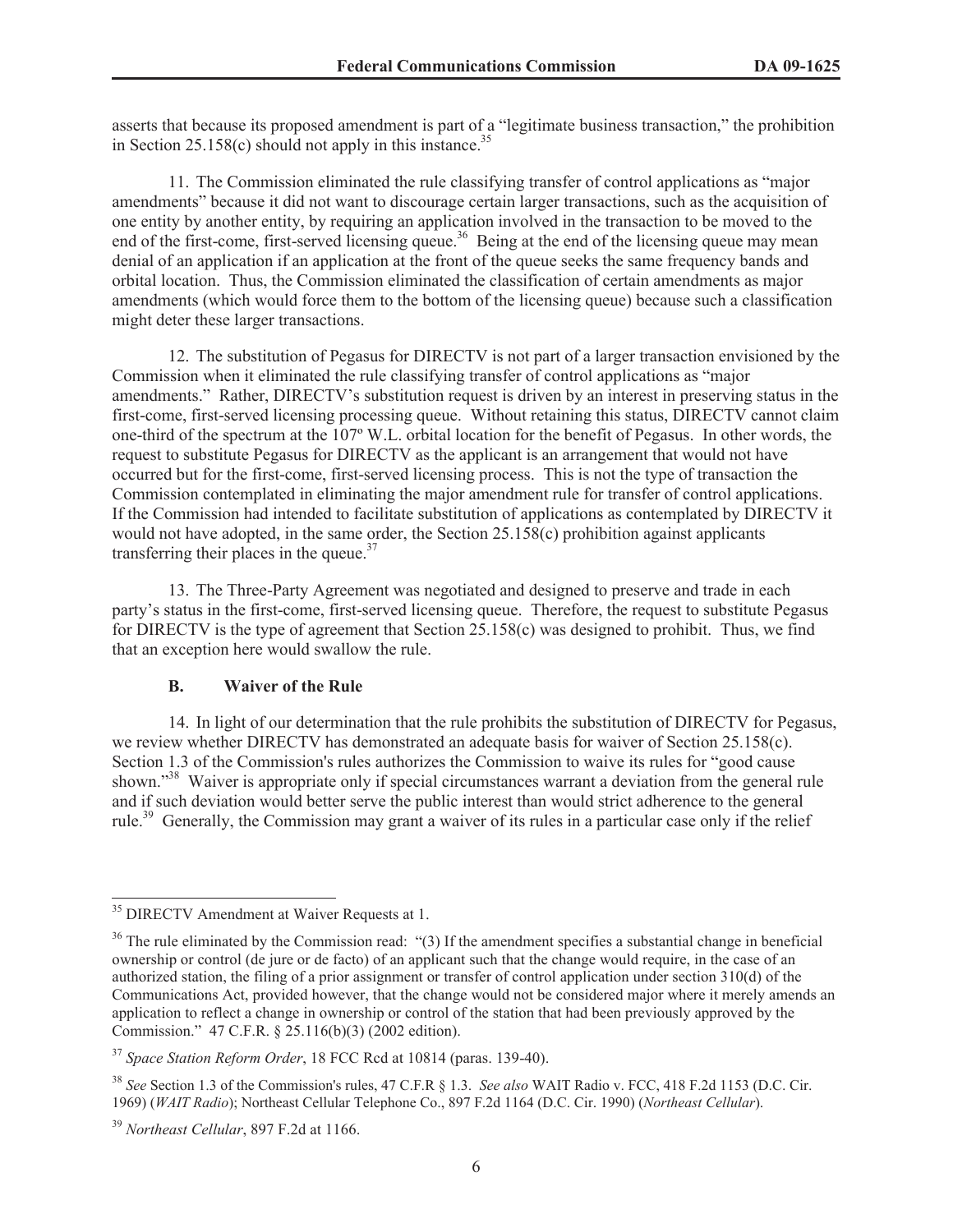requested would not undermine the policy objective of the rule in question and would otherwise serve the public interest.<sup>40</sup>

15. In support of its waiver request, DIRECTV argues that the parties have co-equal status as first in the queue for this orbital location, and states that there will be no exchange of financial consideration between the parties to the Three-Party Agreement. DIRECTV suggests the agreement would increase the incentive and ability of each party to build its system at its respective orbital location, while serving a Commission goal to minimize mutually exclusive situations.<sup>41</sup> DIRECTV also argues that its amendment would enable Pegasus to combine spectrum resources from two applications at a single orbital location, making it a more viable competitor, capturing efficiencies of scale.<sup>42</sup>

16. In adopting the prohibition on transfer of a place in the satellite applications queue, the Commission explained that the rule prevents parties from filing satellite applications simply to sell to another party.<sup>43</sup> In proposing this rule, the Commission noted that allowing the sale of a place in the licensing queue would create "a large loophole in our safeguards against speculative satellite applications."<sup>44</sup> Requiring all applicants to fully demonstrate their qualifications before they are permitted to trade spectrum rights increases the likelihood that these and all future applicants intend to construct the satellite system for which they have applied, and decreases the likelihood that applications will be filed for speculation.<sup>45</sup> Even if the parties to the Three-Party Agreement have equal status, the Commission has no way to be assured, at the application stage, that all the applicants are ready, willing and able to proceed with their proposed systems. Nor can the Commission be certain that none of the parties has maintained its application at a given orbital location simply to preserve a negotiating position. The absence of monetary consideration is irrelevant to these concerns.

17. Moreover, we find that waiver of the rule to permit transfer of DIRECTV's place in the satellite queue holds the potential for entangling the Commission in the particulars of the Three-Party Agreement. DIRECTV, Pegasus and Intelsat have explained the interrelated concessions that the parties have made to induce each other to agree, all of which are material considerations for the agreement. Subsequent events, including but not limited to Commission action on the pending applications related to the Three-Party Agreement, could affect these considerations. This, in turn, could lead Pegasus, DIRECTV and/or Intelsat to request the Commission to unwind our action in some way. Thus, this amendment raises the risk of additional proceedings and delay in the licensing of this band and the provision of service to consumers.

18. The Commission's interest here is to grant licenses to those ready, willing and able to proceed. While we recognize there may be advantages to the applicants as a result of the efficiencies offered by the Three-Party Agreement, allowing the substitution of Pegasus for DIRECTV at the application stage would, on balance, encourage speculation contrary to the intent of Section 25.158(c). Further, while the Commission encouraged applicants to avoid mutual exclusivity when filing conforming amendments to their 17/24 GHz BSS applications, this was not meant to encourage applicants to maintain

<sup>40</sup> *WAIT Radio*, 418 F.2d at 1157.

<sup>41</sup> DIRECTV Amendment at Waiver Requests at 1-2.

<sup>42</sup> DIRECTV Amendment at Waiver Requests at 2.

<sup>43</sup> *Space Station Reform Order*, 18 FCC Rcd at 10851 (para. 242).

<sup>44</sup> Amendment of the Commission's Space Station Licensing Rules and Policies, *Notice of Proposed Rulemaking*, 17 FCC Rcd 3847 at 3866-3866 (para. 53) (2002).

<sup>45</sup> *Space Station Reform Order*, 18 FCC Rcd at 10851-52 (para. 243).